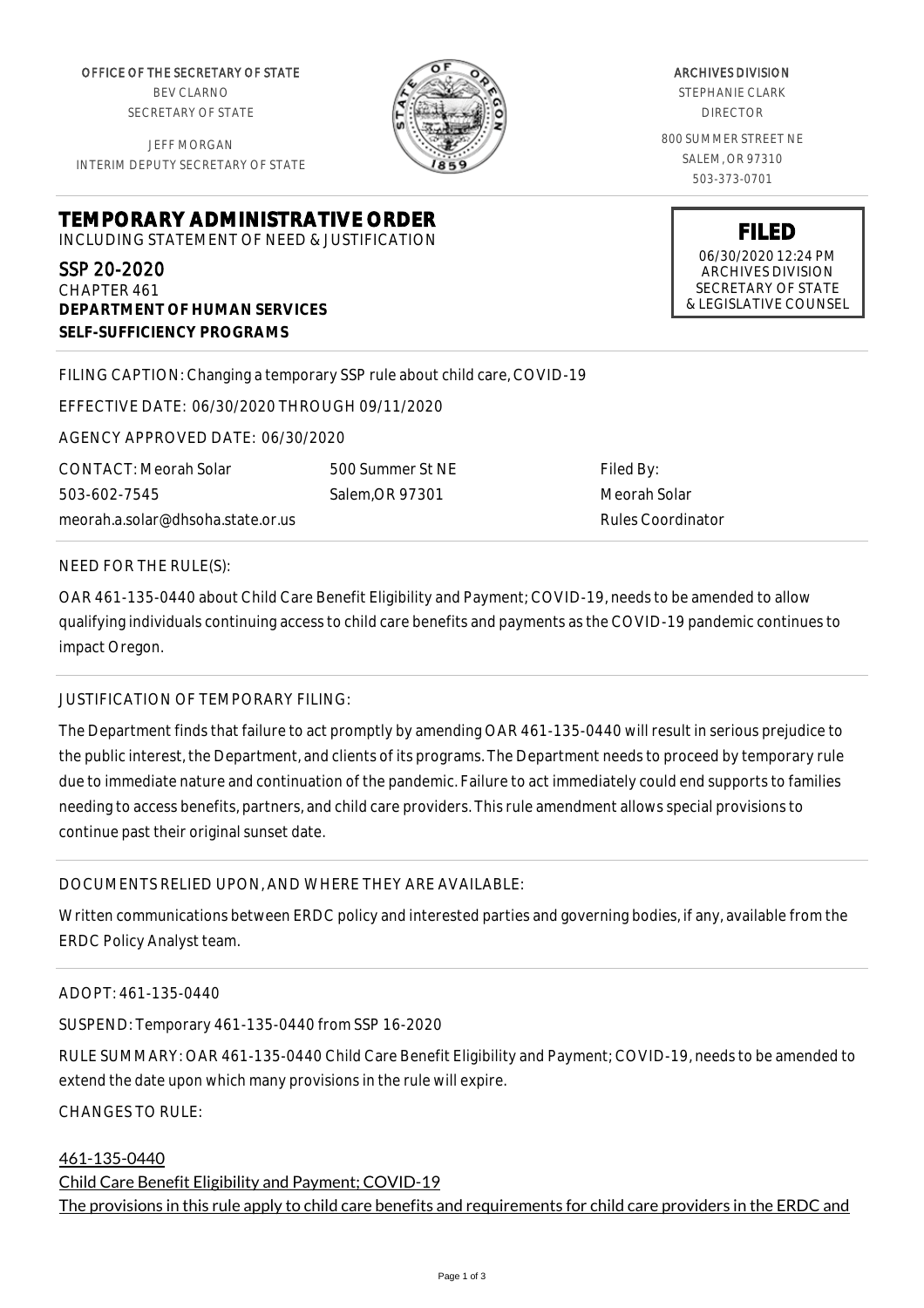TANF programs.¶

(1) The Department suspends the following rules or rule sections regarding the ERDC or TANF programs:¶

(a) OAR 461-155-0150(5), (5)(c), (5)(e) through (5)(h), (12) through (14);¶

(b) OAR 461-160-0193(2)(c);¶

(c) OAR 461-160-0300(2), (3)(b);¶

(d) OAR 461-135-0405(2)(e); and¶

(e) OAR 461-155-0150(3)(f), (3)(g).¶

(2) The Department amends the following rule sections regarding the ERDC or TANF programs as provided in this rule:¶

(a) OAR 461-165-0180(13)(A), and¶

(b) OAR 461-170-0160(1), (2), (3).¶

(3) Effective March 16, 2020, the ERDC monthly countable income (see OAR 461-001-0000) standard is the 250 percent FPL or 85 percent state median income (SMI), whichever is higher, described under OAR 461-155-0180. To be eligible, the countable income of the need group (see OAR 461-110-0630) must be less than:¶

(a) The standard listed for the number of individuals in the need group for groups of eight or fewer.¶

(b) The standard listed for eight individuals in the need group for groups of more than eight individuals.¶

(4) Retroactively effective March 1, 2020:¶

(a) The monthly copay is \$0.¶

(b) The Department shall pay for absent days each month the child is absent. For the purposes of this rule, absent days will be paid for up to 31 days each month if:¶

(A) The child was scheduled to be in care,¶

(B) The provider bills for the time the child was scheduled to be in care, and¶

(C) It is the provider's policy to bill all families for absent days.¶

(c) The Department shall pay for days a child is unable to attend care due to a temporary shutdown during the

COVID-19 state of emergency period initiated by Executive Order 20-03 of the Governor of Oregon.¶

(5) Notwithstanding OAR 461-165-0180(13)(a)(A), legally exempt (see OAR 461-165-0180) providers that are not a legally exempt relative (see OAR 461-165-0180) to all children in care must have an up-to-date, infant and child CPR and first aid certification within 90 days of approval by the Department.¶

(6) In addition to provisions in OAR 461-170-0160, an individual may apply for ERDC benefits using the

Department approved "telephonic application" (see section (7) of this rule) and "narrated telephonic signature"

(see section (8) of this rule) processes. An individual submitting a telephonic application must submit the application with a narrated telephonic signature.¶

(7) A telephonic application is accepted when the following requirements are met: ¶

(a) All ERDC program related questions on the application are answered.¶

(b) All information necessary to determine eligibility (see OAR 461-001-0000) and benefit amount is provided for each individual in the filing group (see OAR 461-110-0310). ¶

(c) The applicant or their authorized representative (see OAR 461-115-0090) provides a narrated telephonic signature as defined in this rule. ¶

(8) A narrated telephonic signature is accepted for an application for ERDC benefits when the Department makes record that the following requirements are met:¶

(a) The "Your Rights and Responsibilities" form is reviewed and sent to the mailing address of the applicant.¶ (b) The following sections at the end of the application form are reviewed and sent to the mailing address of the applicant:¶

(A) "Information about all programs," and¶

(B) "Information about your rights and responsibilities." ¶

(c) The applicant or their authorized representative affirms that they:¶

(A) Have heard and understand their rights and responsibilities; ¶

(B) Agree to their rights and responsibilities;¶

(C) Have given true, correct, and complete information to the Department; and¶